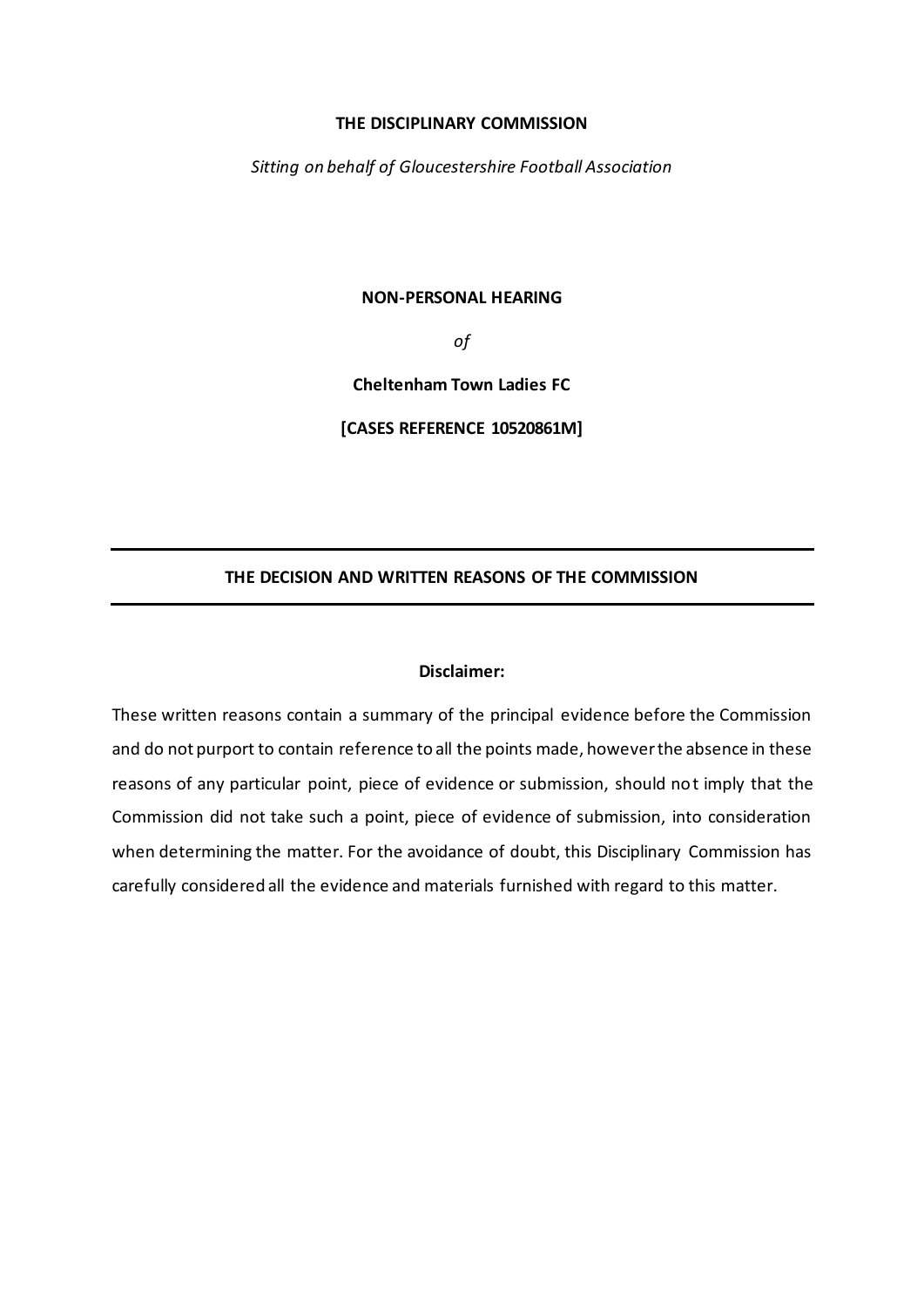## **I. INTRODUCTION**

- 1. The Football Association ("**The FA**") convened a Disciplinary Commission (the "**Commission**"), on behalf of the Gloucestershire Football Association ("**GFA**") on 5 November 2021 to adjudicate upon disciplinary charges levied against Cheltenham Town Ladies FC (the "**Club**") (Case ID number: 10520861M).
- 2. The Disciplinary Commission was constituted of a single member, Mr André Duarte Costa, an Independent FA appointed Chair.

# **II. THE CHARGES**

- 3. In summary, by a Misconduct Charge Notification dated 8 October 2021 (the "**Charge Notification**") issued by GFA against the Club, the Club was charged with failing to ensure its players and/or Officials and/or Spectators/Supporters conducted themselves in an orderly fashion. It was alleged that the Club failed to ensure that player(s), official(s), spectator(s), and/or all person(s) purporting to be its supporter(s) or follower(s) conducted themselves in an orderly fashion and refrained from improper, violent, threatening, abusive, indecent, insulting and/or provocative words and/or behaviour contrary to FA Rule E20, and it was further alleged that the language and/or behaviour made reference to Sexual Orientation (the "**Charge**").
- 4. The Charge Notification referred to the comment: "*Perhaps she likes a bit of licky licky*" (the "**Alleged Comment**").
- 5. The Charge Notification also referred to the Standard Sanctions and Guidelines for such type of offences. Furthermore, a reference to an administration fee and/or a potential fine was also made.
- 6. The Club was required to submit a response by 22 October 2021. On 28 October 2021 the Club completed the Response Pro-Forma and ticked option a) which meant that it pleaded guilty to the charge and asked for its case to be dealt with by correspondence, *i.e* Non-Personal Hearing.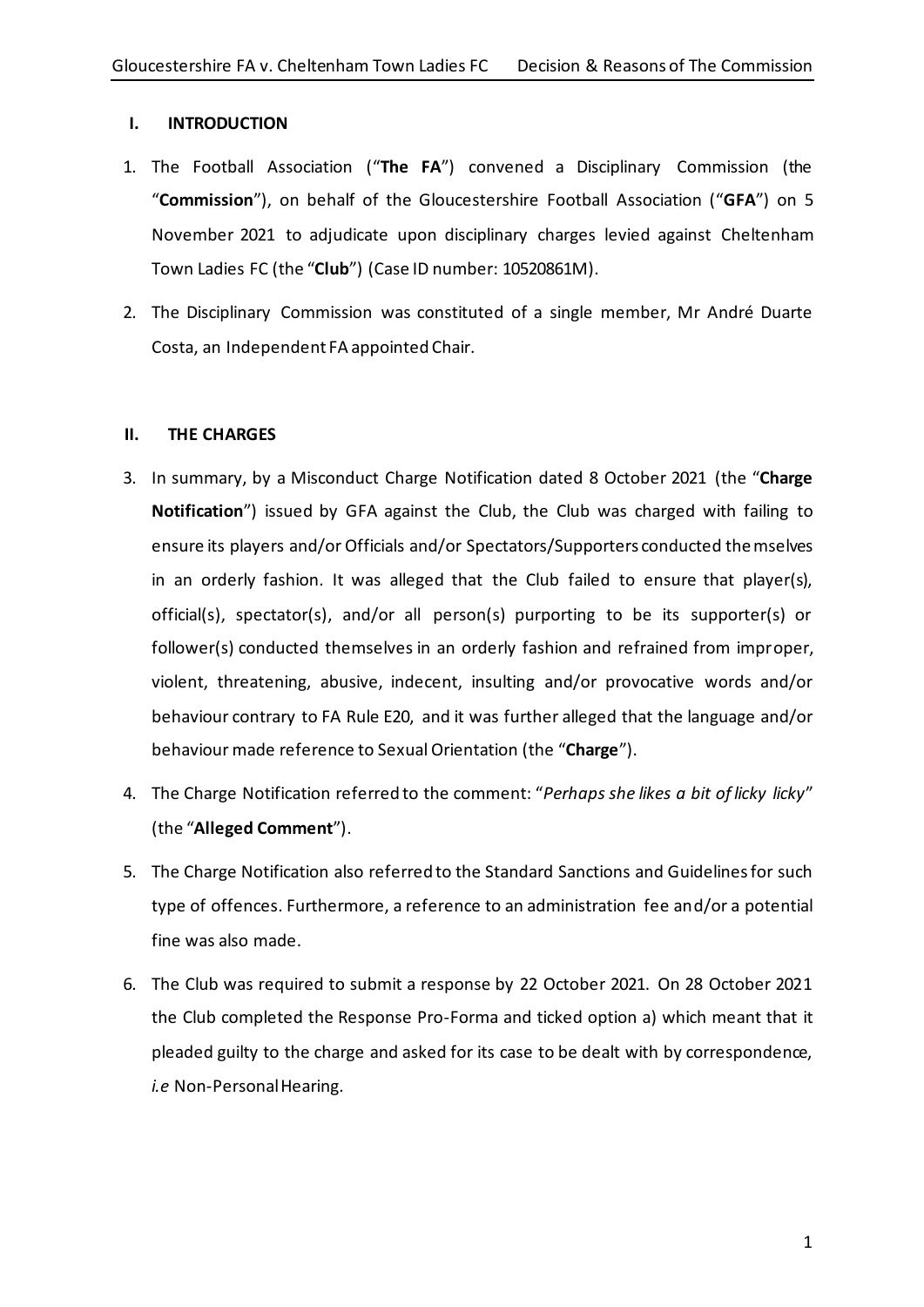### **III. THE RULES**

- 7. The Rules of the Association are foreseen in Part 10 of The FA Handbook 2021/2022 1 .
- 8. Under the title "Misconduct" Section E of the Rules of the Association sets out the rules to be observed by Participants $^2$ .
- 9. Bearing in mind the charges levied against the Club the relevant rule to take into account for the purpose of the present case is FA Rule E20, in specific FA Rule E20.1. and E20.2.
- 10. According to FA Rule E20 and FA Rules E20.1 and E20.2: Each Affiliated Association, Competition and Club shall be responsible for ensuring: that its directors, players, officials, employees, servants, representatives, spectators, and all persons purporting to be its supporters or followers, conduct themselves in an orderly fashion and refrain from any one or combination of the following: improper, violent, threatening, abusive, indecent, insulting or provocative words or behaviour, (including, without limitation, where any such conduct, words or behaviour includes a reference, whether express or implied, to any one or more of ethnic origin, colour, race, nationality, religion or belief, gender, gender reassignment, sexual orientation or disability) whilst attending at or taking part in a Match in which it is involved, whether on its own ground or elsewhere [FA Rule E20.1] and that no spectators or unauthorised persons are permitted to encroach onto the pitch area, save for reasons of crowd safety, or to throw missiles, bottles or other potentially harmful or dangerous objects at or on to the pitch [FA Rule E20.2].

## **IV. EVIDENCE**

11. The following is a summary of the principal evidence provided to the Commission. It does not purport to contain reference to all the points made, however the absence in these reasons of any particular point, or evidence, should not imply that the Commission

<sup>1</sup> Available at[: https://www.thefa.com/football-rules-governance/lawsandrules/fa-handbook](https://www.thefa.com/football-rules-governance/lawsandrules/fa-handbook).

<sup>&</sup>lt;sup>2</sup> means an Affiliated Association, Competition, Club, Club Official (which for the avoidance of doubt shall include a Director), Intermediary, Player, Official, Manager, Match Official, Match Official observer, Match Official coach, Match Official mentor, Management Committee Member, member or employee of a Club and all persons who are from time to time participating in any activity sanctioned either directly or indirectly by The Association, as per The FA Handbook 2021/2022, Part 10, Section A, para. A2.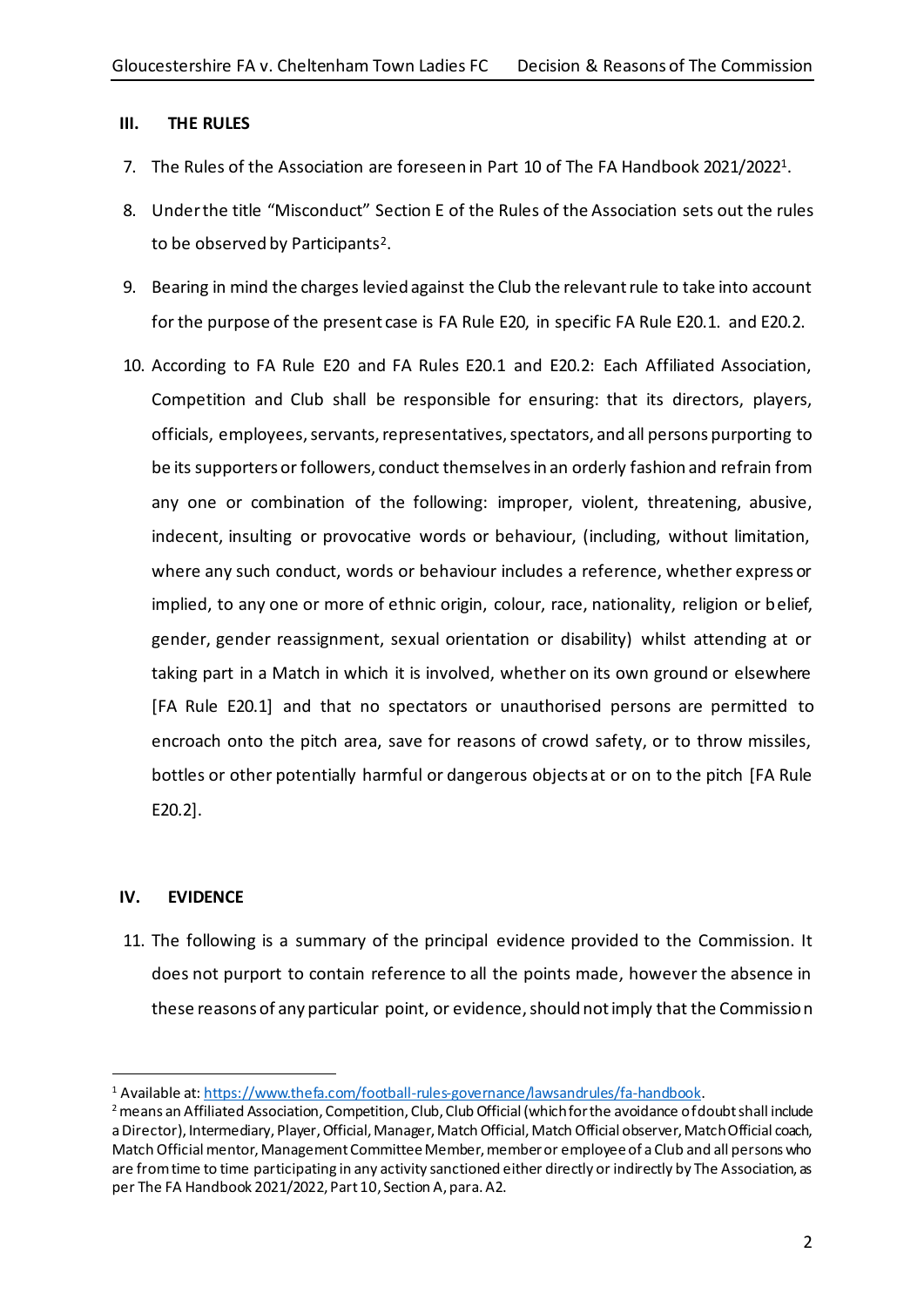did not take such point, or evidence, into consideration when the members determined the matter. For the avoidance of doubt, the Commission has carefully considered all the evidence and materials furnished with regard to this case.

- 12. The evidence which the GFA relied upon in support of the charge consisted of:
	- a) Referee Mr Roger Smith Extraordinary Incident Relating to Misconduct Report dated 23 September 2021<sup>3</sup> which stated, *inter alia*:

"*During the second half a Weston Super Mare player reported that the Cheltenham supporters were calling her a Lesbian and making lewd comments. I did not hear any comments but the player was visibly upset by them.*

*At the next break I went to the group of supporters, who were standing on the grass outside the 3g enclosure, and informed them of the accusation and told them that if it continued I would move them away from the pitch or abandon the game. I did not see or hear any further occurrences during the game*

*At the end of the game I informed both Club Representatives what had happened and they agreed that they would deal with it.*

*As I was leaving the pitch the Cheltenham manager was raising the issue with the group of supporters and was explaining to them that it was totally unacceptable, the supporters were denying that they had made any comments.*

*I informed the League Referees secretary later that evening and I also informed Ella at Wiltshire FA and asked if I needed to take any further action they both said I would be contacted if action was needed.";*

b) Statement from Mr Simon Galpin<sup>4</sup>, Cheltenham Town Ladies FC's Development Team Manager, dated 28 September 2021 which stated, *inter alia*:

«[…] *Around the 80 minute mark Hannah Galpin picked up the ball on the half way line opposite side of the pitch to myself, she then kicked the ball out of player (hard). I witnessed this and took it that she did not have an option and kicked it out (she does that sometimes). In her words she kicked the ball out of play and shouted "She grabbed my fanny" The Weston player remarked something but this was not clear. Hannah approached the ref and complained and the ref said he would have a word* 

<sup>&</sup>lt;sup>3</sup> P. 7 of the case bundle.

<sup>4</sup> P. 8-9 of the case bundle.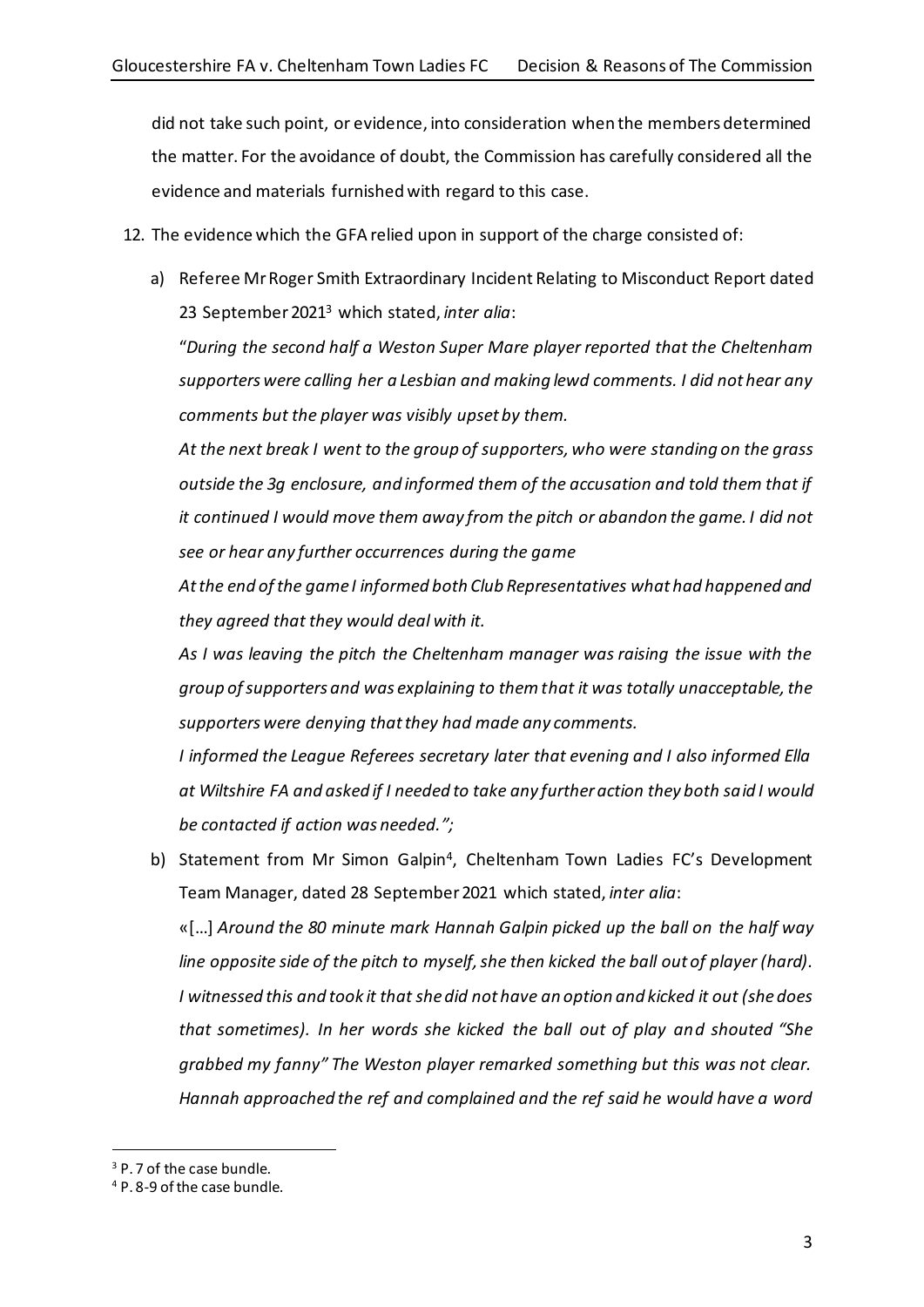*(she believes the ref did not have a word with the player) the ref then approached Hannah a few minutes later and said it had happened to him before.*

*At the time of the incident when she shouted out (directly in front of the of the [sic] Cheltenham supporters) one of the Cheltenham supporters shouted to Hannah "Perhaps she likes a bit of licky licky".*

*I don't think any Cheltenham players / supporters heard the comment, and talking to Beck Donnelly (development captain) told me that Matt Rhodes (Leah Rhodes dad) said Christine Dix said the comment, I then contacted Matt to confirm this, and he told me she said it as they made their way back to the carpark.*

*Becky approached myself around 85 minutes to say there was a possible issue with comments directed at Weston players from a Cheltenham supporter.*

*At full time the ref approached the Weston secretary and myself to have a word but away from ear shote of players. The ref said that there was an allegation of abuse / homophobic abuse from the Cheltenham supporters, the ref said that he had not witnessed this, because I also had not witnessed anything I gave the Weston secretary the option of taking further through the correct channels (she declined this offer*

[...] When waiting outside the changing rooms words were exchanged between a *couple of the Cheltenham supporters and I think number 7 for Weston and her mum, I then stepped in and instructed all parents to go to the carpark, as per my instruction we left the ground immediately and not stop for drinks or food at the ground.*

*I spoke to Hannah about the incident that involved her, after a discussion she decided not to take the matter forward (but was very unhappy with the players and ref).*  Later, after speaking with the Club's welfare officer, Hannah decided to make a *complaint*»; and

c) Statement provided by telephone from Mr Matt Rhodes dated 4 October 2021<sup>5</sup> which stated, *inter alia*:

«*I didn't hear anything homophobic during the game. We all stood behind the goal in the cage as usual. I was stood with my wife and 10 year old child. The first half was fine, a few comments were made about the ref, who once gave offside after referring* 

<sup>5</sup> P. 10 of the case bundle.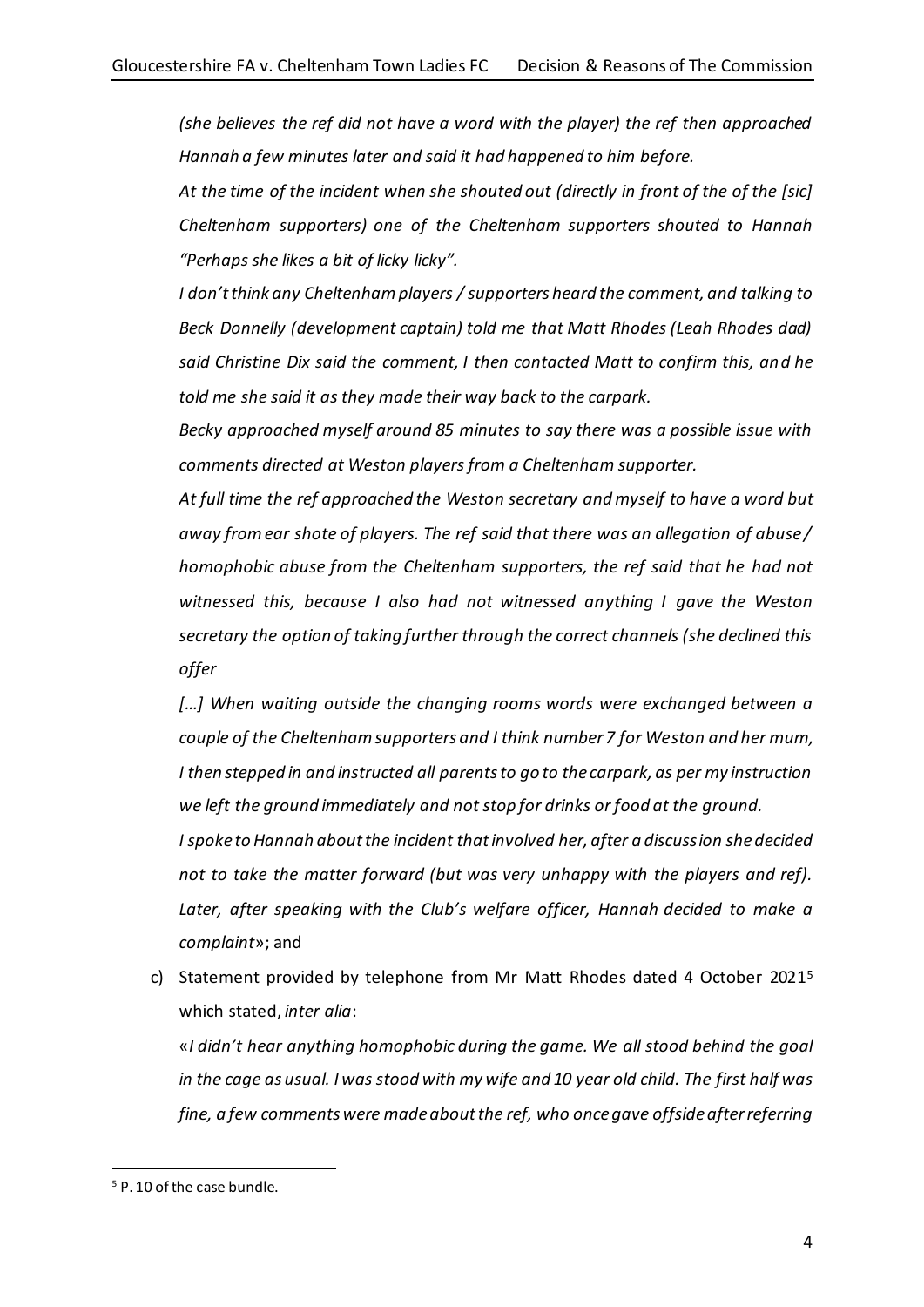*to the linesman very late after a goal was given, then redacted, it clearly wasn't offside, everyone could see that, it wasn't even close. The ref clearly new their player by first their [sic] name. Their lino was their reserve goal keeper and was unable to keep up with play. In the second half I saw Hannah Galpin get grabbed by her lady parts and then shout "get off my fanny", and kick the ball out. The Weston player then said something to the referee but I didn't hear what. One of the Weston players was shouting at Christine Dix at the end of the game, but I couldn't hear what about*.»; and

d) Statement from Ms Christine Dix ("**Ms. Dix**") dated 4 October 2021<sup>6</sup> which stated, inter alia:

*"There were a few nasty tackles made towards the end of the game by Weston players, and I saw Hannah Galpin grabbed by her private parts. She shouted out, but then just fo on with the game. Other than that, the game was generally played in good spirit and I did not hear any homophobic language at all during the game.";*

- 13. The evidence submitted in defence of the charge consisted of:
	- a) A statement from Mr Andrew Liddle ("**Mr Liddle**"), Chairman of Cheltenham Town Ladies FC, dated 28 October 2021<sup>7</sup> which stated, inter alia:

«*Per our recent e-mail and telephone conversation, I have met again with Mrs Dix and I think her e-mail is self explanatory.*

*The club accepts the charge, and we would welcome the FA's guidance on how we prevent similar happening again in the future.*

*Whilst the Club's players, staff and officials understand the requirements, it is, of course, very difficult to Police individual conversation "on the terraces" and any help available to ensure we are doing all we can would be most welcome.*

*We intend to ensure Mrs Dix undertakes The FA Equality and Diversity Module and will implement a one match ban, and any additional penalties the FA think reasonable.*

<sup>6</sup> P. 11 of the case bundle.

<sup>7</sup> P. 15 of the case bundle.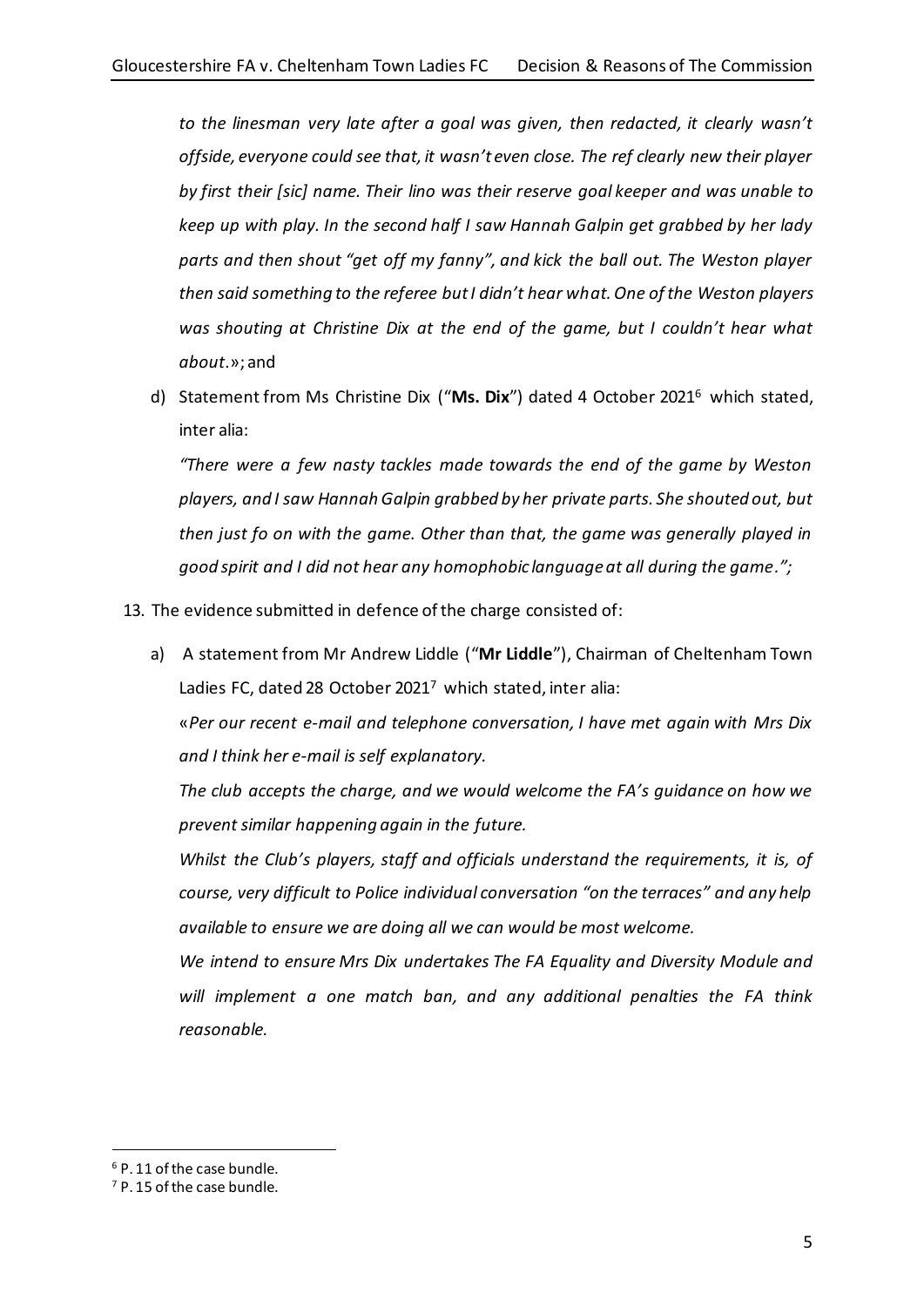*Finally, it is disappointing to note that the Somerset FA do not deem the serious groping incident that led to these comments worthy of further investigation. Particularly given the referee's comment that this isn't the first incident*.»; and

b) Statement from Ms Dix enclosed with Mr Liddle's statement, as reproduced above at paragraph 13(a), undated<sup>8</sup> which stated, *inter alia*:

«[…] *I understand the charge that has now been made against the Club relates to the comment "Lickey Lickey". Having now heard those words from you specifically – then yes, I do recall saying that, somewhat stupidly in hindsight. However, I am at loss as to how anyone would have heard the comment as I made it directly to the person stood next to me, as part of an ongoing dialogue that I had been having all afternoon, it most certainly wasn't said in a loud voice, or directed at anyone in particular, it was part of a private 1:1 conversation*

*I am horrified to find the comment described as homophobic. My sister is gay, as indeed are many of the Club's players (my daughter's friends) as you know. I couldn't care less what anybody's sexual preferences are, and certainly wouldn't say anything derogatory about anyone's preferences under any circumstances.* 

*I'm not sure who brought this to your attention, but I'm hugely embarrassed and I guess the lesson to learn is not to say anything in an open environment, where a private conversation could carry in the wind.*

*I am sorry if any player, member of staff or fan thought the comment was aimed at them, and I am sorry that you and the Club have had to explain yourselves to the FA this week. I'll be very careful about what is said outside of my home from now on*.».

# **V. THE STANDARD OF PROOF**

- 14. The Disciplinary Regulations are foreseen in Part 11 of The FA Handbook 2021/2022.
- 15. Under the title "General Provisions" Part A of the Disciplinary Regulations sets out in Section One the provisions applicable to All Panels and in Section Two the provisions applicable to Regulatory Commissions.

<sup>8</sup> Pp. 15-16 of the case bundle.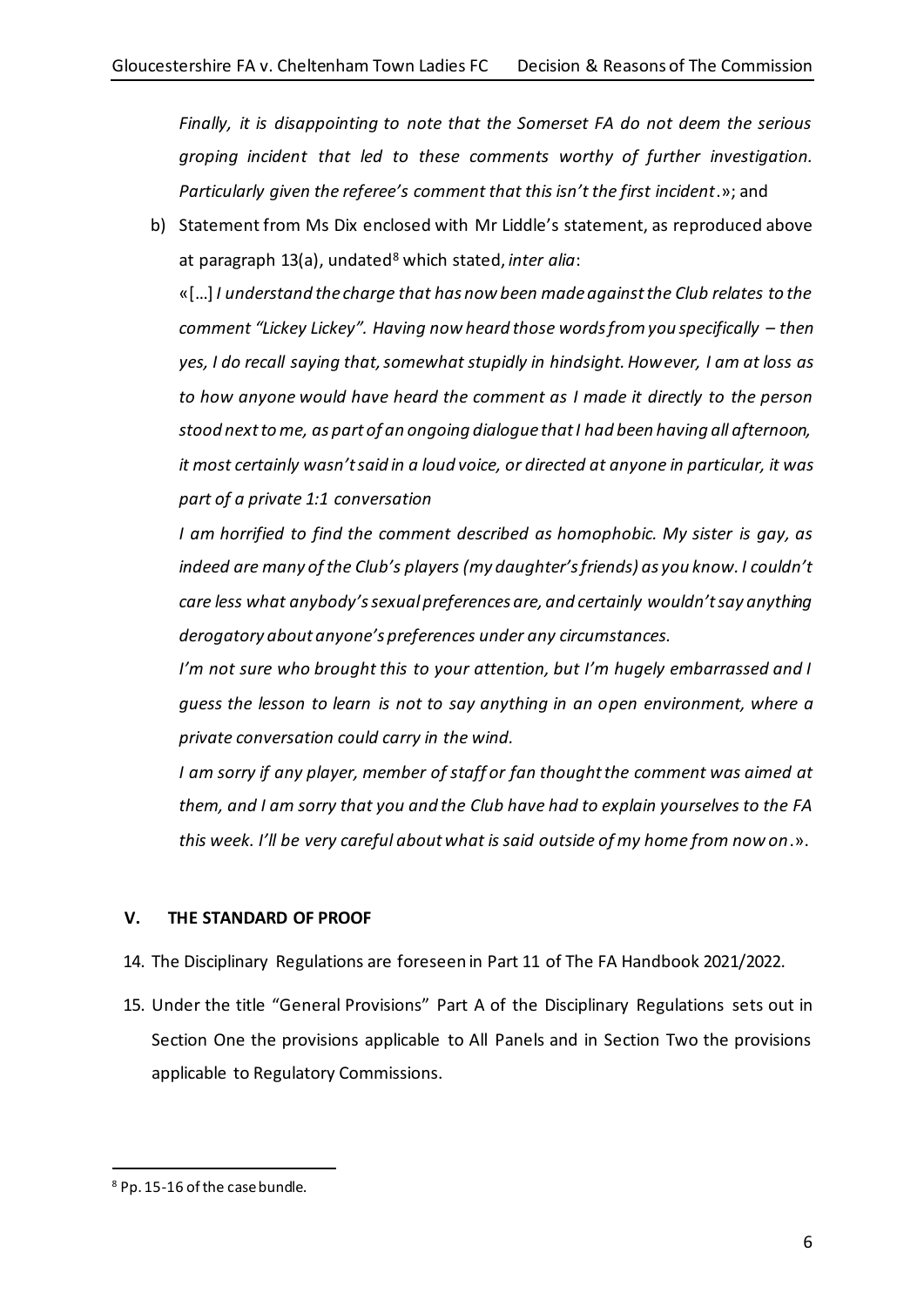- 16. Paragraph 8 of the above mentioned "General Provisions" states that *[s]ave where otherwise stated, the applicable standard of proof shall be the civil standard of the balance of probabilities.*
- 17. Therefore, the applicable standard of proof required for this case is the civil standard of the balance of probability. This standard means, the Commission would be satisfied that an event occurred if it considered that, on the evidence, it was more likely than not to have happened.

## **VI. FINDINGS & DECISION**

## **A. GENERAL CONSIDERATIONS**

- 18. The Commission reminded itself that the burden of proving a charge falls upon the GFA.
- 19. In a Commission such as this, the assessment of the evidence is entirely a matter for the Chair sitting alone to consider. I have to assess the credibility of the witness (that is whether a witness is attempting to tell the truth) and the reliability of the witness (that is whether, even though a witness may be attempting to tell the truth, their evidence might not be relied upon).
- 20. Where there are discrepancies between witnesses, it is for me to decide which witnesses to accept and which to reject. Even where there are discrepancies between witnesses or within a witness's own evidence, it is for me to assess if the discrepancy is important. Having considered which evidence I accept and reject, I then have to decide if, on the balance of probabilities, the alleged breach of the FA Rules is established.
- 21. In assessing liability, the Commission was mindful of the issues to be determined in the present case. The issues were whether the Commission was satisfied to the requisite standard that the evidence before it proved that the Club Failed to ensure its Players and/or Officials and/or Spectators conducted themselves in an orderly fashion and that the language and/or behaviour made reference to Sexual Orientation.
- 22. The question to be answered by the Commission was whether it was satisfied, on the balance of probabilities, that the Alleged Comment was made, and if so, whether the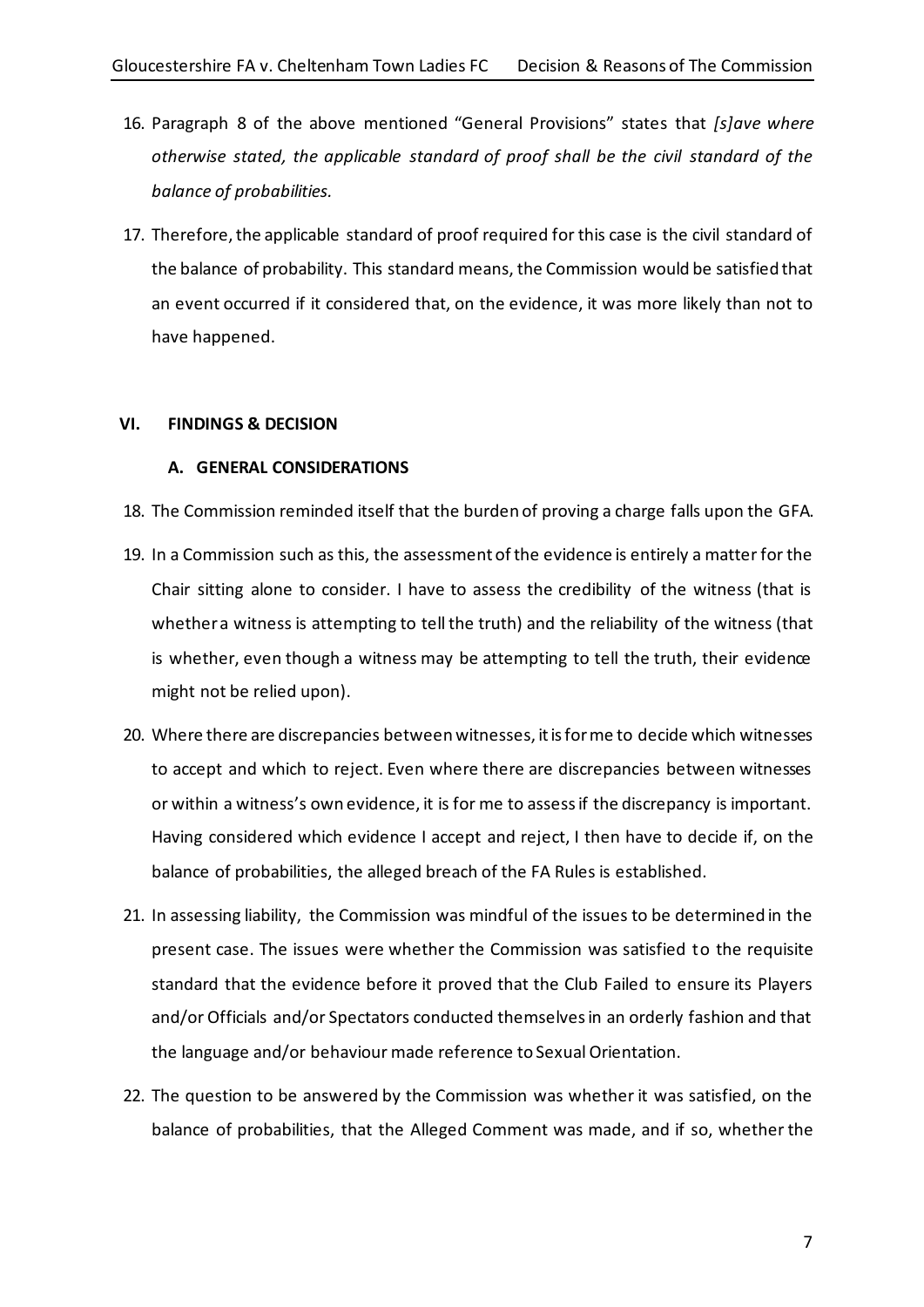perpetrator was a player and/or official and/or spectator and/or a person purporting to be its supporter or follower of the Club.

23. The appropriate test is an objective one, commonly known as the "reasonable observer" test. In other words, the Commission was to consider how a reasonable observer would perceive the words used in the given context. The objective person would be someone of reasonable fortitude.

# **B. FINDINGS ON CHELTENHAM TOWN LADIES FC'S CASE**

- 24. In the present case the allegation was that the Club failed to ensure that player(s), official(s), spectator(s), and/or all person(s) purporting to be its supporter(s) or follower(s) conducted themselves in an orderly fashion and refrained from improper, violent, threatening, abusive, indecent, insulting and/or provocative words and/or behaviour contrary to FA Rule E20, and that the language and/or behaviour made reference to Sexual Orientation, specifically the comment "*Perhaps she likes a bit of licky licky*".
- 25. The Commission was satisfied that the referred words were improper, abusive and offensive and made a reference to Sexual Orientation.
- 26. The Commission noted the Club's guilty plea and for that reason considered that there was no requirement to consider its liability in respect of the Alleged Comment and moved on to consider the appropriate sanction to be imposed for the offence.

## **VII. SANCTION**

27. The use of discriminatory language has no place in society, and football is no exception. Its use should be considered with the utmost seriousness and should be dealt accordingly. Therefore, although football clubs cannot silence their supporters, they shall be responsible for ensuring that they conduct themselves in an orderly fashion and refrain from adopting behaviours which can bring the game into disrepute and have an effect on others.